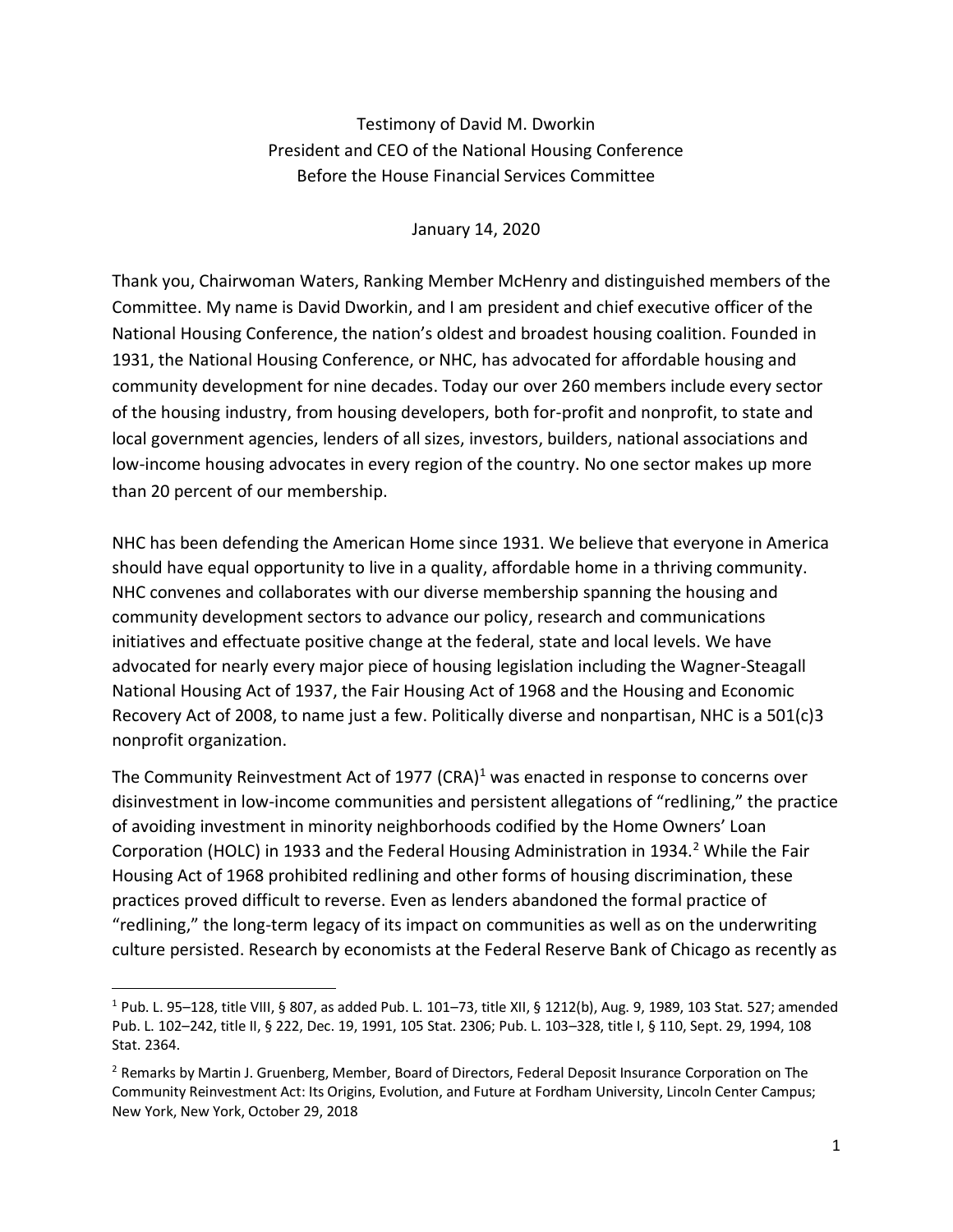2018 continues to demonstrate that areas denied credit in the aftermath of the Great Depression of the 1930s continue to have lower property values, lower homeownership rates, and lower credit scores nearly 90 years later.<sup>3</sup> As Americans left cities for new suburban bedroom communities in the 1960s and 1970s, there was a growing disparity between where banks raised their deposits and where they invested, particularly in housing and mortgage finance. Congress sought to incentivize banks to invest in the communities where their branches were located. A high CRA rating was intended to provide that incentive.

When he introduced the CRA in 1977, Senate Finance Committee Chairman William Proxmire expressed hope that by incenting banks to rebuild and revitalize communities threatened by decline, the bill would ultimately prove good for the banking industry. This vision proved prescient beyond anyone's expectations.<sup>4</sup> Today, there is broad support for CRA among banks of all sizes, and throughout the housing industry as well as among civil rights and community advocates. To understand why the CRA continues to remain so important, one need only look at the numbers of minority homeownership in the 50 years since the passage of the Fair Housing Act. Overall, minority homeownership plummeted during the Great Recession, falling from 52 percent in 2004 to 46 percent in 2016.<sup>5</sup> The homeownership rate for African Americans is lower today than it was when the Fair Housing Act was passed in 1968. That is a national tragedy and serves as a clarion call for us to get this effort to modernize and improve CRA done right.

CRA requires federal banking regulators to examine covered financial institutions and determine how well they meet the needs of the communities where they are located. Banks receive ratings from Outstanding to Needs to Improve or Substantial Noncompliance. The vast majority are rated as Satisfactory.<sup>6</sup>

It is vital to consider the unique value of CRA within the banks that it governs. To ensure our banking system is strong and resilient, we want banks to be financially successful. We also know through the bitter experiences of the HUD 235 mortgage in the 1970s and the toxic and predatory loans that led to the Great Recession in the early 2000s, that irresponsible lending can devastate low- and moderate-income communities and the people who live in them. Thus, it is in our national interest that financial institutions compensate their employees on a riskweighted return on capital to ensure they make safe, sound and successful investments. But these institutions are not monolithic entities. Different divisions compete against each other for access to capital, and that competition is governed by the compensation of individuals. CRA adds a community-friendly thumb on the scale to this competition by creating a formal and

 $\overline{\phantom{a}}$ 

<sup>&</sup>lt;sup>3</sup> The Effects of the 1930s HOLC "Redlining" Maps (Revised August 2018) by Daniel Aaronson, Daniel Hartley, Bhash Mazumder. Federal Reserve Bank of Chicago Working Paper, No. 2017-12, 2017.

<sup>4</sup> Congressional Record, daily ed., June 6, 1977, S.8958

<sup>5</sup> Housing Vacancies and Homeownership (CPS/HVS), Homeownership Rates, US Census Bureau.

<sup>6</sup> The Effectiveness of the Community Reinvestment Act, Congressional Research Service (January 7, 2015) with data provided by the FFIEC.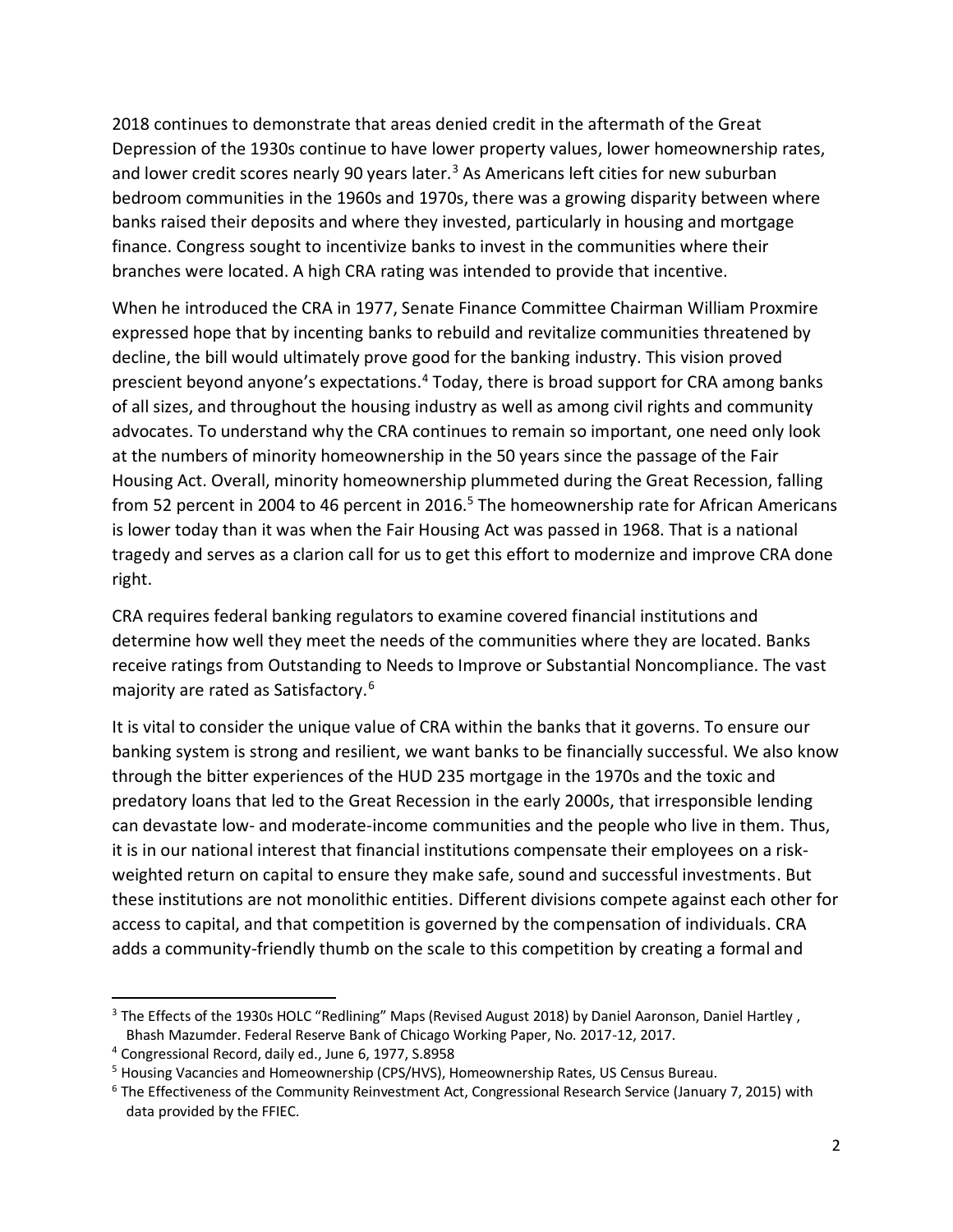measurable incentive to contribute to ensuring a satisfactory or outstanding rating. Water down CRA, and you dilute the impact that CRA has in empowering banks to focus on the harder and smaller but still profitable deals that often have a disproportionately positive impact on communities.

Prior to joining NHC in 2018, I served as a senior housing policy advisor during five years under President Barack Obama and one under President Donald Trump. During the Trump administration's review of CRA in 2017, I was part of a small group who conducted nearly 100 meetings with a broad range of stakeholders including dozens of banking institutions of all sizes and many advocates of low- and moderate-income communities, including the National Community Reinvestment Coalition and the California Reinvestment Coalition. It is important to note that not one of these stakeholders, including the largest banks in the country, suggested that CRA be repealed. Instead, there was broad agreement across the political spectrum that CRA needed to be modernized. Treasury's memorandum to regulators of April 3, 2018 reflects this, as does the constructive reaction to it that a diverse group of advocates offered following its release.

One of the most frustrating aspects of the current CRA regulatory regime to these stakeholders is variations in application of the rules by different regulators, and by different examiners within the same regulatory agency. This is as problematic for advocates as it is for banks and must be resolved. There are too many credible reports of inadequately trained and inexperienced examiners whose limited knowledge of community development and assisted housing programs makes their reviews more difficult and sometimes problematic.

Another challenging area for banks as well as community advocates is the inconsistency in when reviews are conducted and how long it takes to get a final rating. Some banks are still waiting for their final rating from 2013-2015. By the time they receive them, many of the issues will have been addressed, or conditions will have changed, or concerns that could have been addressed in a timely fashion have been left to fester. Examination and rating schedules must be adhered to so they can be promptly explained or remediated.

Similarly, providing a greater degree of certainty over what activities will be considered positive contributors to a CRA rating so institutions can plan for the future while only having clear insight into the past through delayed exams and reviews would be a positive step.

These principles were endorsed by the Office of the Comptroller of the Currency (OCC) and Federal Deposit Insurance Corporation (FDIC) in the rhetorical language of the Notice of Proposed Rulemaking (NPR), but in practice, the actual regulatory language is not consistent with the stated intent. NHC believes that for CRA modernization effort to be effective and sustainable, it must meet four fundamental tests. Any new CRA regulatory regime must:

1. Increase investment in communities that are currently underserved;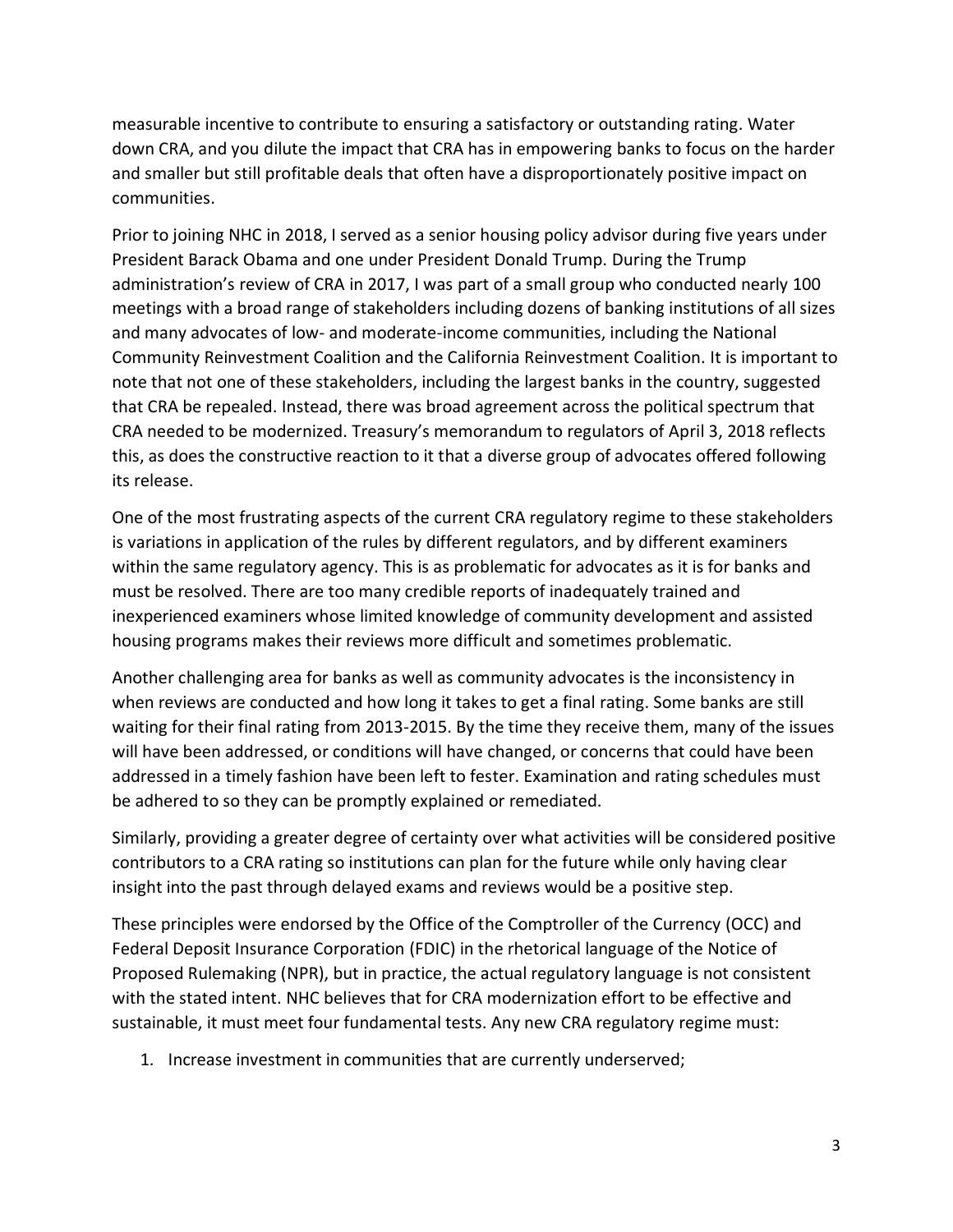- 2. Benefit more low- and moderate-income (LMI) people, particularly people of color, who live in those communities;
- 3. Ensure that CRA lending and investment does not lead to displacement of the very people it is meant to help; and
- 4. Make both bank performance and government enforcement more transparent and predictable.

To provide comprehensive, detailed and useful comments on the proposal, has convened a group of two dozen of our members, spanning some of the nation's largest banks, nonprofit housing developers and community and civil rights advocates. Our work will be done under a very tight timeline, as the OCC and FDIC have only allowed for a 60-day comment period. As with our comment letter on the OCC's Advanced Notice of Proposed Rulemaking (ANPR), we believe that our diverse members can come together to help us provide a similarly detailed and constructive comment letter. We will be aided by a pro-bono legal team of attorneys from Nixon Peabody in New York, one of the best law firms in the country with a practice in housing and community development, and students from Georgetown Law School.

For these and many other reasons, the Federal Reserve Board (FRB) has refused to go along with the OCC and FDIC on its NPR. Fed Governor Lael Brainard laid out the Fed's vision of CRA modernization at a convening at the Urban Institute. The Fed's alternative to the OCC approach includes clearer metrics for evaluating bank performance, as well as a new transparent approach to assessing "performance context," or how banks are doing compared to their peers and the market overall. She also addressed one of the most important issues for any NHC member involved in the development or construction of affordable housing: the importance of separate retail and community development tests, which are conflated in the OCC's approach. "Evaluating all retail banks under a stand-alone retail test is important to stay true to the CRA's core focus on providing credit in underserved communities in an assessment area," she said. In contrast, she continued, an approach that combines both retail and community development evaluations risks incenting banks to "meet expectations primarily through a few large community development loans or investments rather than meeting local needs."

Governor Brainard also raised important safety and soundness concerns over a ratio-driven approach. "A uniform ratio that does not adjust with the local business cycle could provide too little incentive to make good loans during an expansion and incentives to make unsound loans during a downturn, which could be inconsistent with the safe and sound practices mandated by the CRA statute," she said. She noted that "industry commenters also expressed concern that discretionary adjustments to the uniform metric are likely to lag behind the economic cycle and undermine the certainty a metric purports to provide."

To mitigate this risk, the OCC approach dramatically reduces the threshold necessary to meet the test. FDIC Board member Martin Gruenberg stressed this in his opposition to the FDIC joining the OCC in the NPR, noting that a bank could gain an outstanding or satisfactory rating